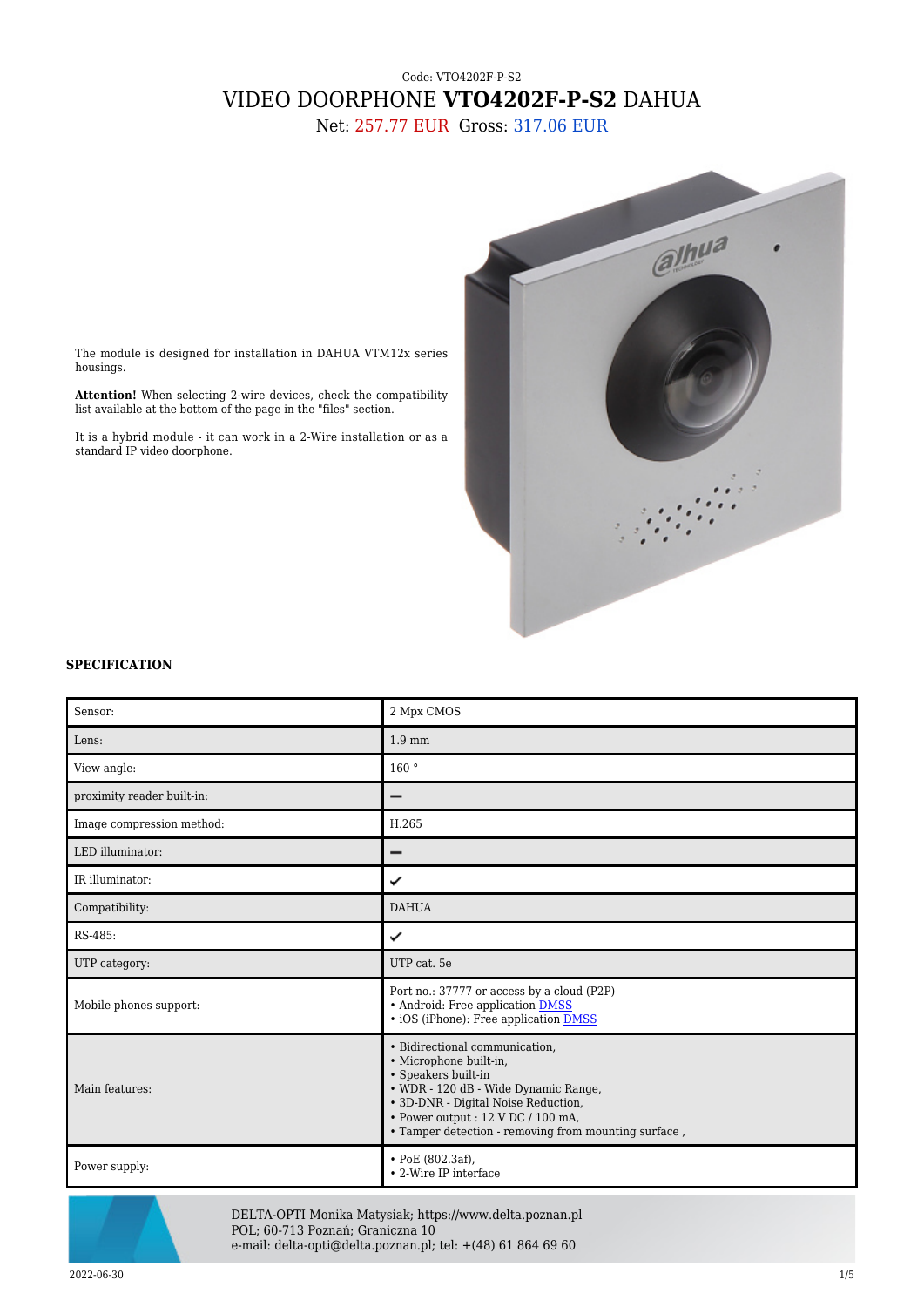| Power consumption:     | $\leq$ 12 W                                                                                             |
|------------------------|---------------------------------------------------------------------------------------------------------|
| Housing:               | Aluminum                                                                                                |
| Color:                 | Silver                                                                                                  |
| "Index of Protection": | IP65 - after additional sealing the housing connection with the mounting surface, e.g.<br>with silicone |
| IK rating:             | IK07                                                                                                    |
| Operation temp:        | $-30 °C  60 °C$                                                                                         |
| Weight:                | $0.28$ kg                                                                                               |
| Dimensions:            | 100 x 100 x 49.3 mm                                                                                     |
| Supported languages:   | Polish, English                                                                                         |
| Manufacturer / Brand:  | <b>DAHUA</b>                                                                                            |
| Guarantee:             | 3 years                                                                                                 |

## **PRESENTATION**



Front view:



DELTA-OPTI Monika Matysiak; https://www.delta.poznan.pl POL; 60-713 Poznań; Graniczna 10 e-mail: delta-opti@delta.poznan.pl; tel: +(48) 61 864 69 60

2022-06-30 2/5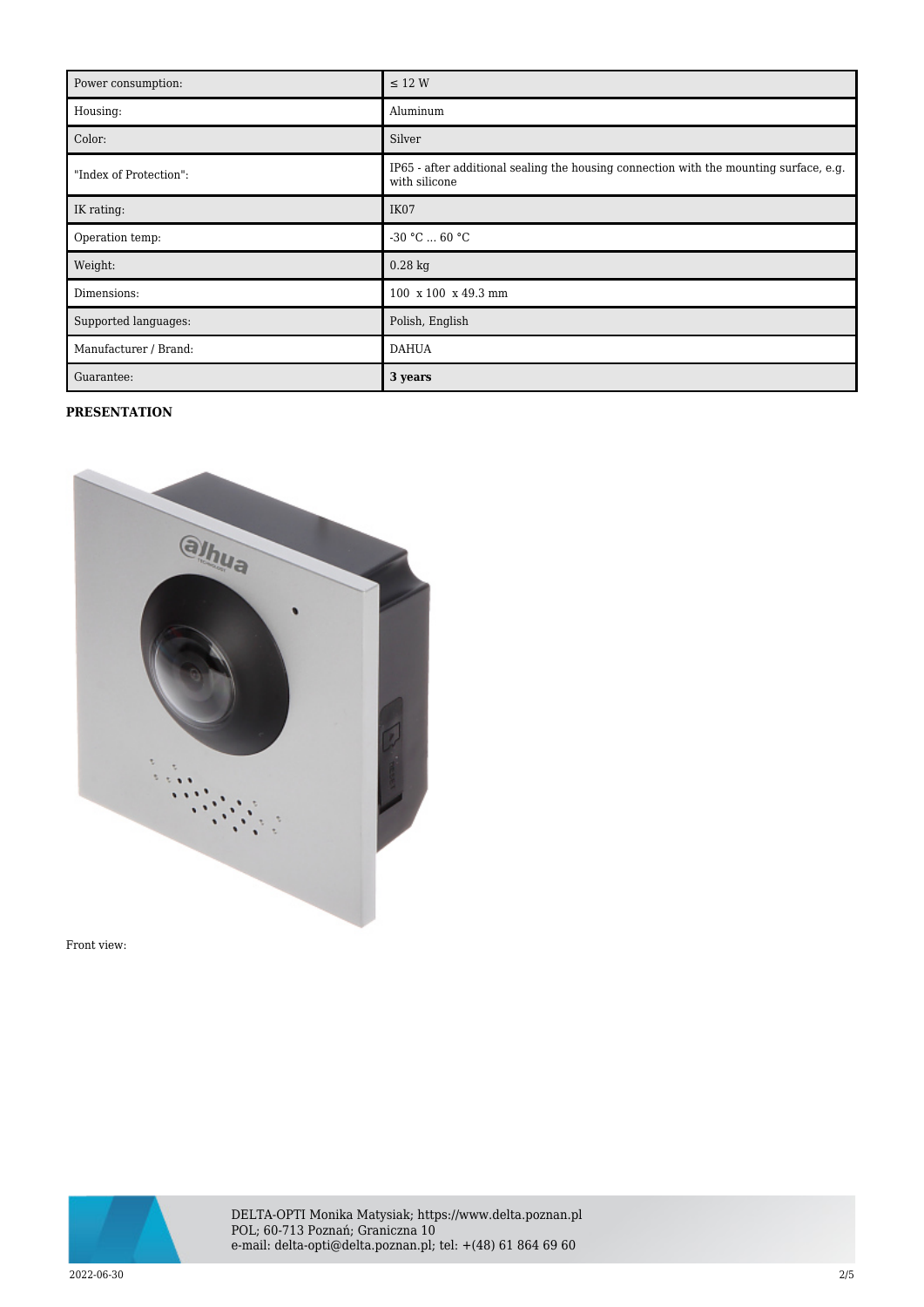

Rear view:



Connectors:



DELTA-OPTI Monika Matysiak; https://www.delta.poznan.pl POL; 60-713 Poznań; Graniczna 10 e-mail: delta-opti@delta.poznan.pl; tel: +(48) 61 864 69 60

 $2022{\cdot}06{\cdot}30$   $3/5$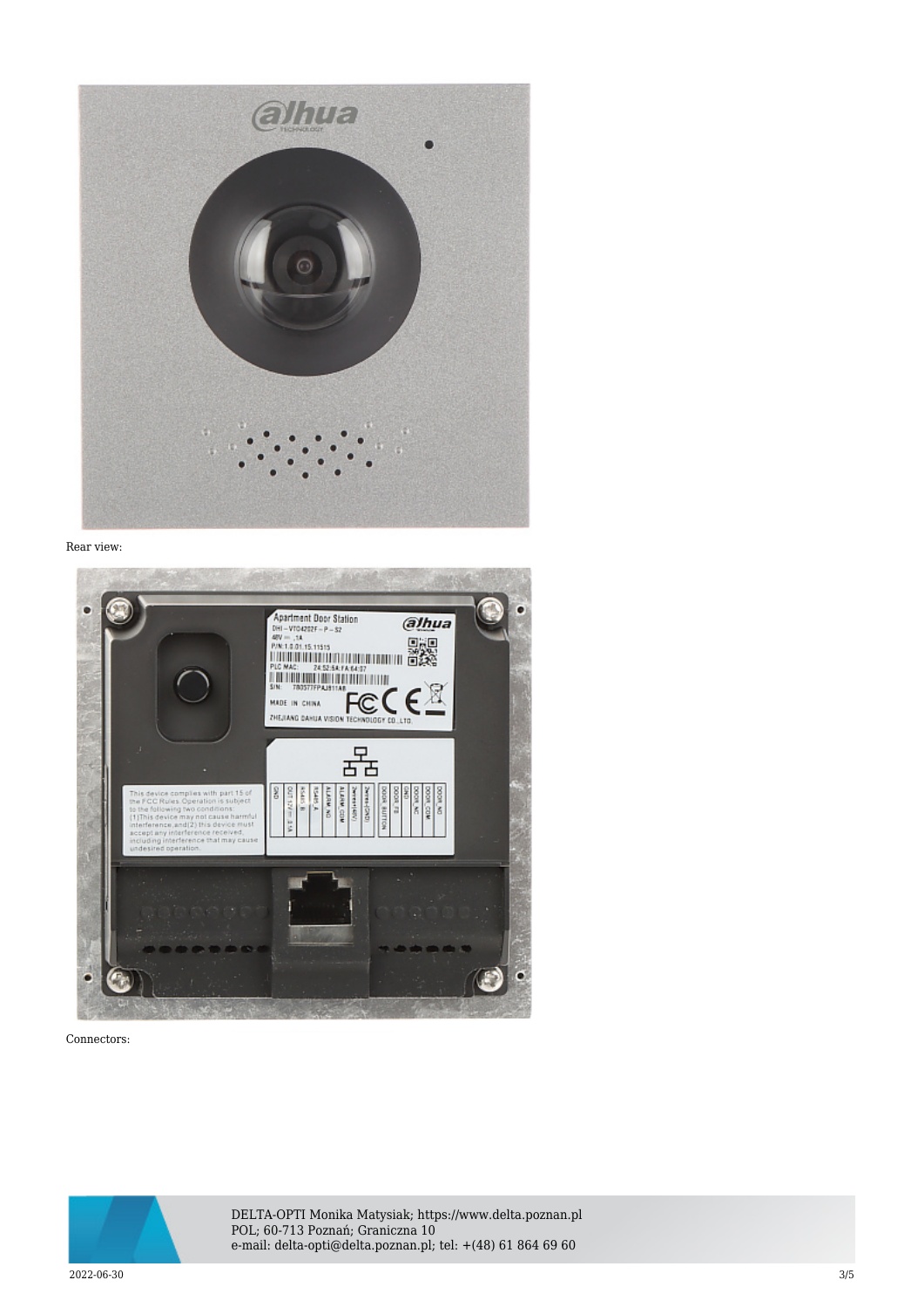

Memory card slot and "Reset" button:



Dimensions:





In the kit:



DELTA-OPTI Monika Matysiak; https://www.delta.poznan.pl POL; 60-713 Poznań; Graniczna 10 e-mail: delta-opti@delta.poznan.pl; tel: +(48) 61 864 69 60

2022-06-30 4/5